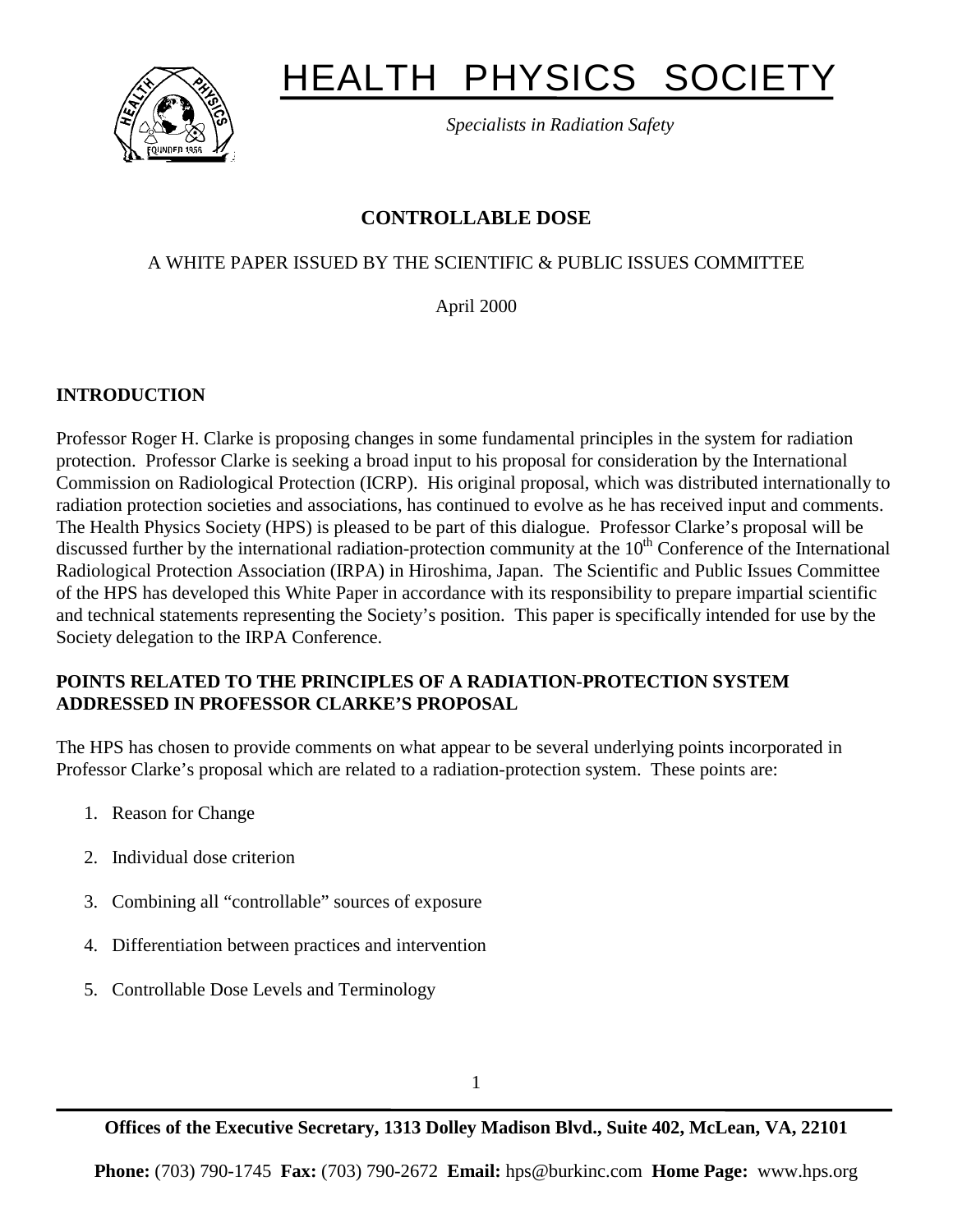#### **REASON FOR CHANGE**

The HPS believes that proposals for changes in the system of radiation protection must have a clearly identified reason for the change. Professor Clarke's reason for making his proposal is to improve public understanding of radiation protection standards.

We believe the problem of public understanding is related to unwarranted fears and perceived risks at low radiation doses. The HPS believes there is a way to address this problem without introducing an entirely new dose term. We believe improved public understanding and acceptance of radiation-protection standards will be accomplished by: (1) controlling individual dose, irrespective of how many people are exposed, combined with; (2) not associating quantitative risk estimates with individual doses below 50 mSv in one year or a lifetime dose of 100 mSv above background radiation. (See the HPS Position Statement "Radiation Risk in Perspective" January 1996).

In the context of Professor Clarke's proposal, we support his statement of the principle for the protection philosophy for controllable dose, but we believe his use of "Fatal Risk" on his Controllable Dose Chart is inappropriate.

#### **INDIVIDUAL DOSE CRITERION**

The HPS supports a radiation-protection system that is based on protection of the individual and opposes the use of collective dose in setting radiation safety standards.

This is consistent with some aspects of Professor Clarke's proposal.

#### **COMBINING ALL "CONTROLLABLE" SOURCES OF EXPOSURE**

The HPS agrees there is some potential benefit in linking exposures from all sources for simplifying the public's understanding of radiation-protection systems. Linking exposure limits, or upper bounds, to background radiation levels may be simple for the public to understand if presented properly since everyone is exposed to background radiation. With the disassociation of risk-based terminology from occupational and environmental levels of exposure, as discussed above, comparison to variations in background could be very useful in putting radiation-protection quantities in perspective. Proper linkage may also get us out of the often indefensible position of controlling public doses from nuclear technologies while seemingly ignoring larger doses from natural and medical sources.

However, the HPS believes there is a need to differentiate between occupational, public, and medical exposures in a radiation-protection system that sets upper bounds on these exposures. The potential risk and potential benefit must be considered and these are different in the case of occupational, public, and medical exposures, even if they can not be accurately quantified. The HPS believes occupational, public, and medical exposures should be evaluated and controlled separately. Furthermore, all medical exposures should be excluded from any system that would set, or imply an upper bound to the exposure an individual receives from prescribed medical procedures.